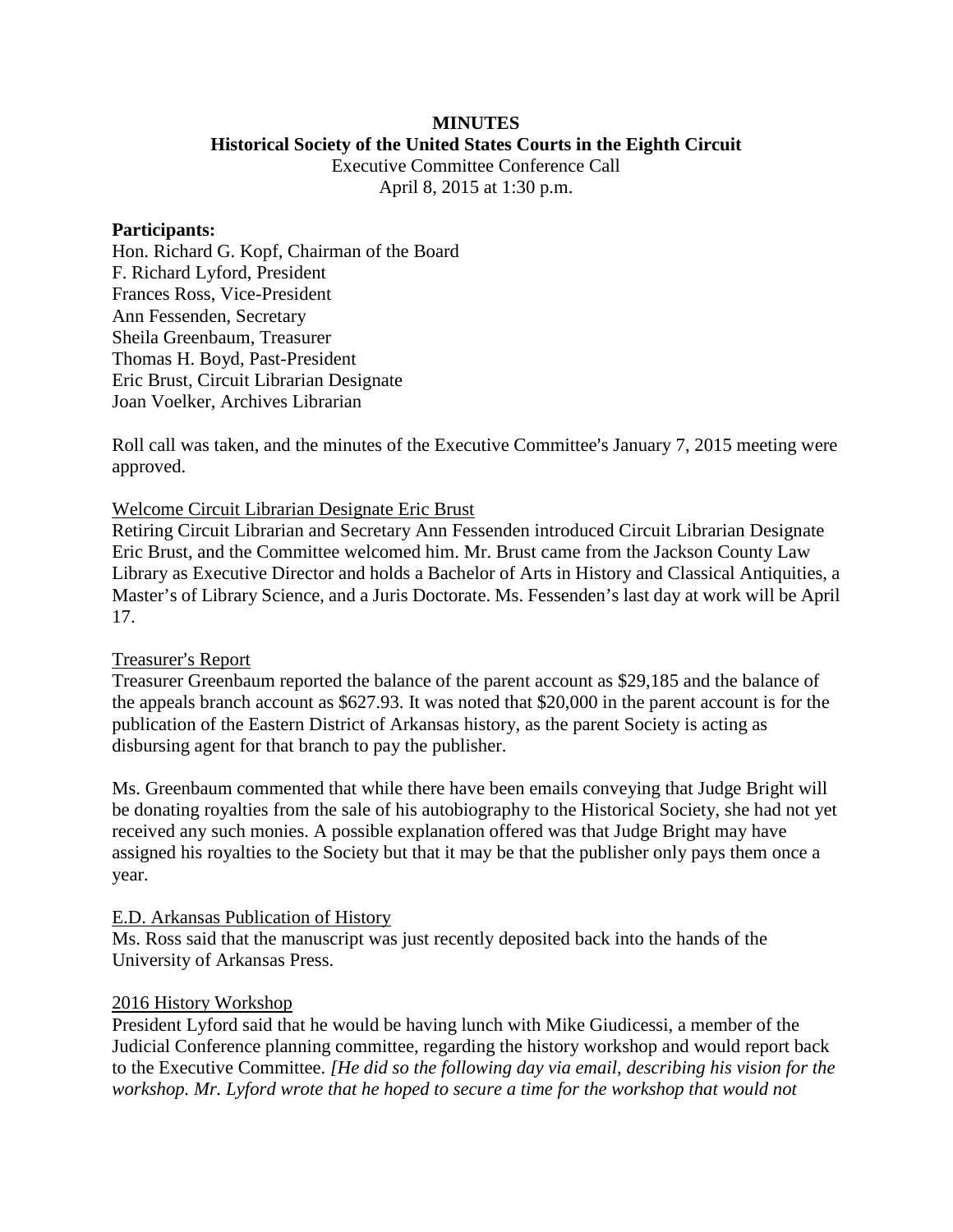*interfere with the conference program, possibly shortly before the Judicial Conference opening reception. He envisioned a workshop consisting of table discussions on topics such as written history projects, oral history projects, fund raising, educational outreach and courthouse displays, etc. These would be led by someone with knowledge and experience in the respective areas. The participants could sit at whichever table discussions interested them, and there could be fixed time intervals for changing tables. He mentioned that there was a group who indicated interest in helping with this at the Judicial Conference in Omaha and that there was thought to making the workshop electronically available to those who could not attend the conference in person, though it remained to be seen whether this would be possible. He said that we would need a room to hold the workshop and at most, one and a half hours on the conference agenda. He noted that depending on how this works, the Board could possibly hold its annual meeting in conjunction with the workshop instead of the 7:30 a.m. breakfast meeting on the day of the public conference. Mr. Lyford concluded that he viewed the function of the Society to promote and facilitate the preservation and spreading of legal history and that he thought that this workshop would further those goals.]*

# Other Items

Tom Boyd said that Eighth Circuit history author Jeffrey Morris had sent him a number of books on the history of Eighth Circuit states that he had gathered during his research. Mr. Boyd offered to send them to the U.S. Courts Library in St. Louis for possible addition to their collection, and Ms. Fessenden welcomed the books for review. Mr. Lyford noted that he would be interested in any rejected by the library.

Mr. Boyd mentioned circuit judge oral histories as a potential project for the Appeals branch. He enquired as to whether that was being done elsewhere. Ms. Fessenden replied that the district branches were encouraged to include their circuit judges but this doesn't always happen. She also said that she and Circuit Executive Millie Adams had at one time looked into pursuing circuit judge interviews but were not able to fund the project. Ms. Fessenden said that it may be necessary to raise funds to pursue an oral history project.

Mr. Lyford reported that Judge Morris Arnold had contacted Judge David Hansen to encourage him to give an oral history interview but that Judge Hansen was still not willing to do so. Mr. Lyford said that the Southern District of Iowa was also working to get permission from Judge Melloy for his interview.

## Secretary Fessenden's Retirement Award

President Lyford then asked Ms. Fessenden to leave the room so that the Executive Committee could discuss the details of routing her certificate of appreciation for signature. As this was Ms. Fessenden's last day as Secretary of the Historical Society, the Committee officially appointed Archives Librarian Joan Voelker as Secretary so that she could sign the certificate as "Secretary" rather than "Acting Secretary*." [An official vote of the Board of Directors will be required at the Board's next meeting. If Ms. Voelker is elected, her position as Secretary would be effective retroactive to this day.]*